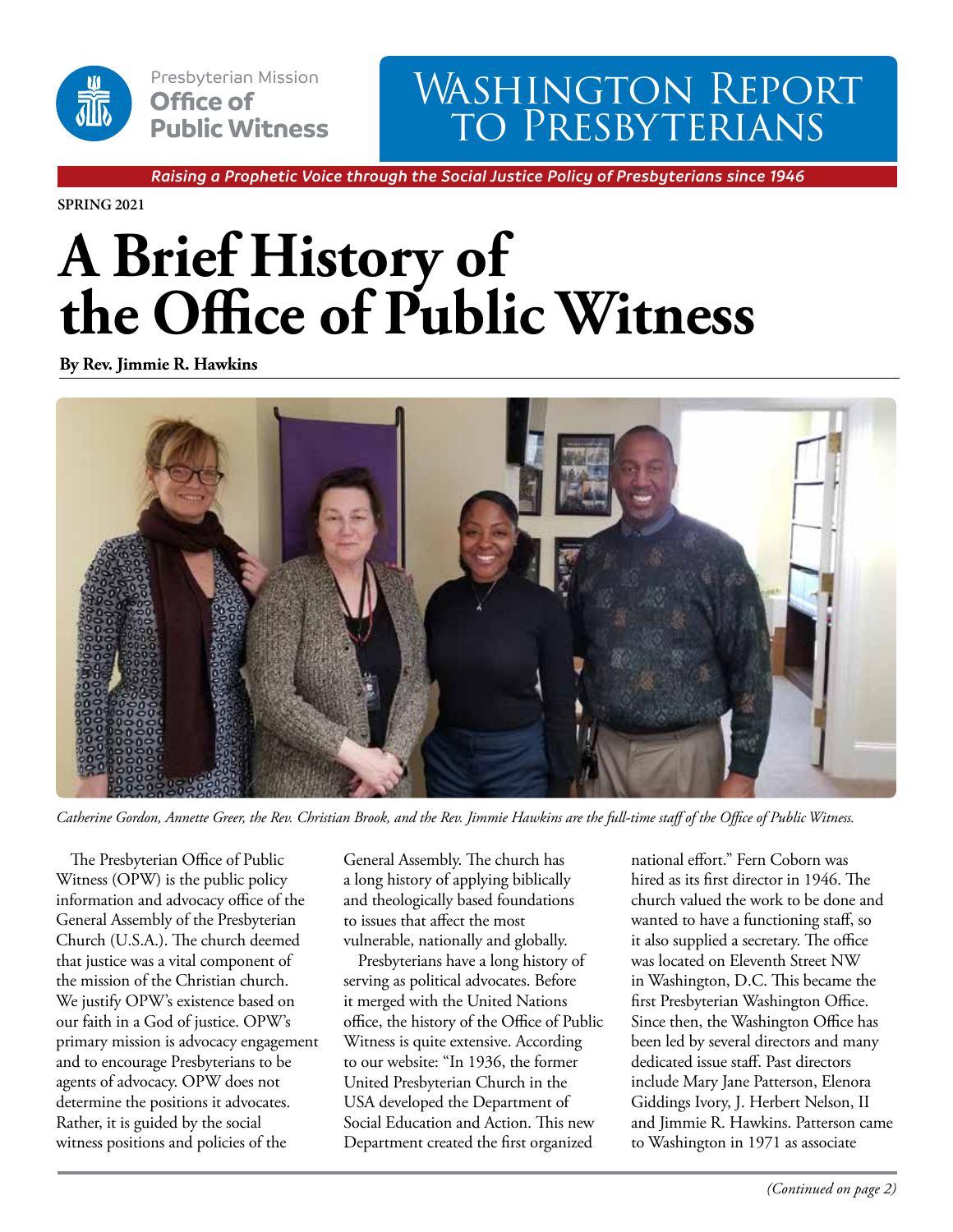

#### *(Continued from page 1)*

director of the Washington Office of the United Presbyterian Church in the USA. In 1975, she became the office's director. The PC(USA) Communications Department wrote of Giddings Ivory in 2009, "During Giddings Ivory's tenure the office focused on civil rights, religious liberty and African debt relief. She was a fixture on Capitol Hill, pressing the church's case on such issues as peace, human rights, development assistance, food policy, support for the United Nations, and the entire range of foreign and domestic policy issues addressed by the PC(USA) General Assembly." She was actively involved in the fight against South African apartheid. Giddings Ivory was instrumental in the relief of African debt and stood beside President Bill Clinton as he announced it to the world. Nelson created a day

of advocacy training for Presbyterians, which continues to offer training for community activism and advocacy. Hawkins worked with the ecumenical community to successfully lobby the Biden-Harris administration to reinstate the Faith-Based & Neighborhood Engagement Office, which engages with the faith community on issues of policy. He has participated in several conversations with Josh Dickson and other Biden Transition Team members to share issues the faith community hopes the administration will promote.

OPW participates in two advocacy training conferences. CPJ Training Day is an event for Presbyterians. Ecumenical Advocacy Days is an interfaith/ ecumenical gathering for people engaged and interested in doing effective advocacy. Office of Public Witness

staff members have conversations with federal policymakers and their staff. We issue and support sign-on letters, make phone calls and occasionally testify before Congress. We arrange meetings between Presbyterian constituents and their congressional representatives. We issue "Action Alerts," which inform Presbyterians and encourage engagement with members of Congress. We also have volunteers who work with the office on a variety of platforms. We have summer fellows who spend the summer working on international or domestic issues. We have Young Adult Volunteers who spend a year working with us. We provide field supervision for seminarians who are interested in public policy. This is of particular interest for OPW, as engagement with young adults is of great importance to OPW and the church.



Welcoming the Stranger: **Immigration, Root Causes, and the Search for Justice and Transformation**

*A new webinar series from the PMA Migration Roundtable*

The PC(USA) Migration Roundtable will present a series of webinars to address issues related to forced displacement and U.S. policy. The reasons people are forced to leave their homes and their countries are frequently related to societal issues that are bigger than what any one family can address alone, such as:

- War and civil unrest,
- •government human rights abuses with impunity,
- economic collapse and natural disasters.

A PC(USA) statement from 1999 reminds us that love of neighbor requires Christians to seek justice for refugees, asylum seekers, and immigrants. This webinar series will address key questions around "When people feel compelled or pushed to leave, what kind of reception do they encounter?" "What does justice look like in U.S. policy to address root causes?" and "What does justice look like in the reception of asylum seekers and resettled refugees?"

Visit our Facebook page at **facebook.com/pcusawashington** to find past episodes and information about upcoming episodes beginning this spring.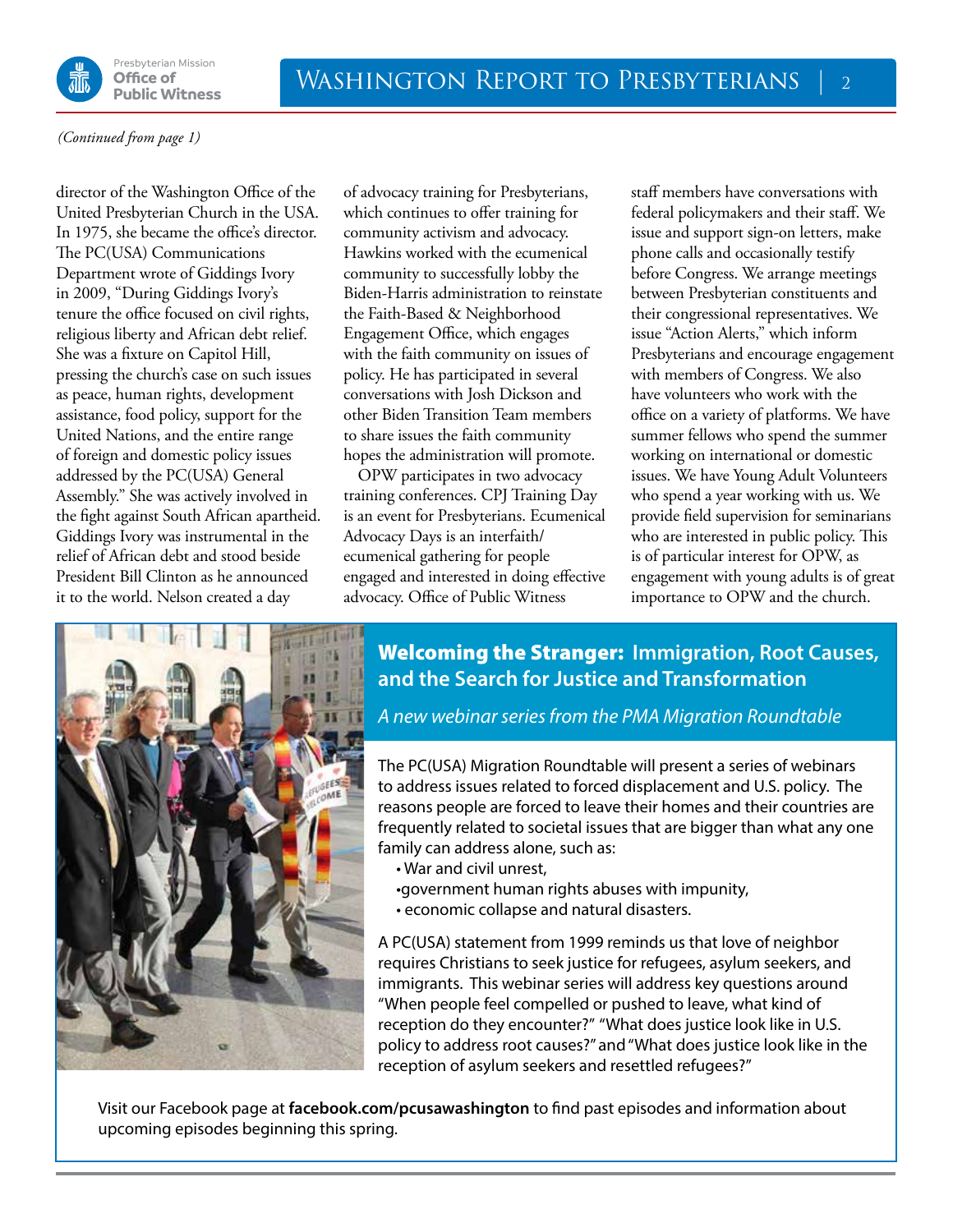

### **Presbyterian Ministry at the United Nations**

**by Sue Rheem**

As with most events during the COVID-19 pandemic, the United Nations celebrated its 75th anniversary in 2020 without much fanfare. It is, however, a remarkable milestone. When the U.N. was created in 1945, in the aftermath of World War II that brought unimaginable carnage and suffering, the world declared, "Never again!" The Presbyterian Church (U.S.A.) and its predecessor denominations supported the formation of the United Nations, recognizing the need to honor the deep connections within our human family and awaken a new international spirit of community and cooperation.

The PC(USA)'s commitment to international peace and justice remains strong to this day. We have a presence at the United Nations. The Presbyterian Ministry at the United Nations office is located right across the street from the United Nations, bearing witness in the name of Jesus Christ in the U.N. community. In 1989, the PC(USA) was granted special consultative status with the U.N. Economic Social Council. This designation allows our voice to be heard by a truly global audience and contributes to its agenda by attending international conferences and events, making written and oral statements, organizing parallel and side events, and taking part in advocacy and networking. The Presbyterian Ministry at the United Nations advocates for peace and justice to the United Nations based on Presbyterian General Assemblies' policies.

Over the years, the church has advocated on issues of peace, nuclear disarmament, gender justice, HIV/

AIDS, migration and refugees, human rights, human trafficking, international religious freedom, climate change and countries throughout the world, such as the Korean peninsula, Israel Palestine, Syria, Yemen, Democratic Republic of Congo, Sudan, South Sudan, Venezuela, Colombia and Cuba, to name a few.

We also inspire and equip Presbyterians for global discipleship as followers of Christ through participation in U.N. forums such as the Commission on the Status of Women and congregational resources. On United Nations Day, Oct. 24, 2020, we launched "Engaging Our World," a Sunday school curriculum on the U.N. Sustainable Development Goals that highlights ways all of us can work together to live more sustainably. It is in recognition that we are all connected, and using the earth's resources responsibly can

lead to sustainable development for future generations. If the COVID-19 pandemic has shown us anything, it is that the world is interconnected and what affects one affects all.

A new international organization was created 75 years ago to promote peace and work for the betterment of the world. It began as a great experiment and continues assisting many of our siblings around the world who are suffering from violence, hunger and disease. Our church has been a moral voice in this experiment, proclaiming God's peace, justice and hope in the world.

In 2021, a new exciting chapter begins for Presbyterian Ministry at the United Nations as we join with the Office of Public Witness Washington Office to advocate for international justice and peace here at the United Nations and on Capitol Hill.



*The Presbyterian Ministry at the United Nations sits across the street from the U.N. campus in New York City.*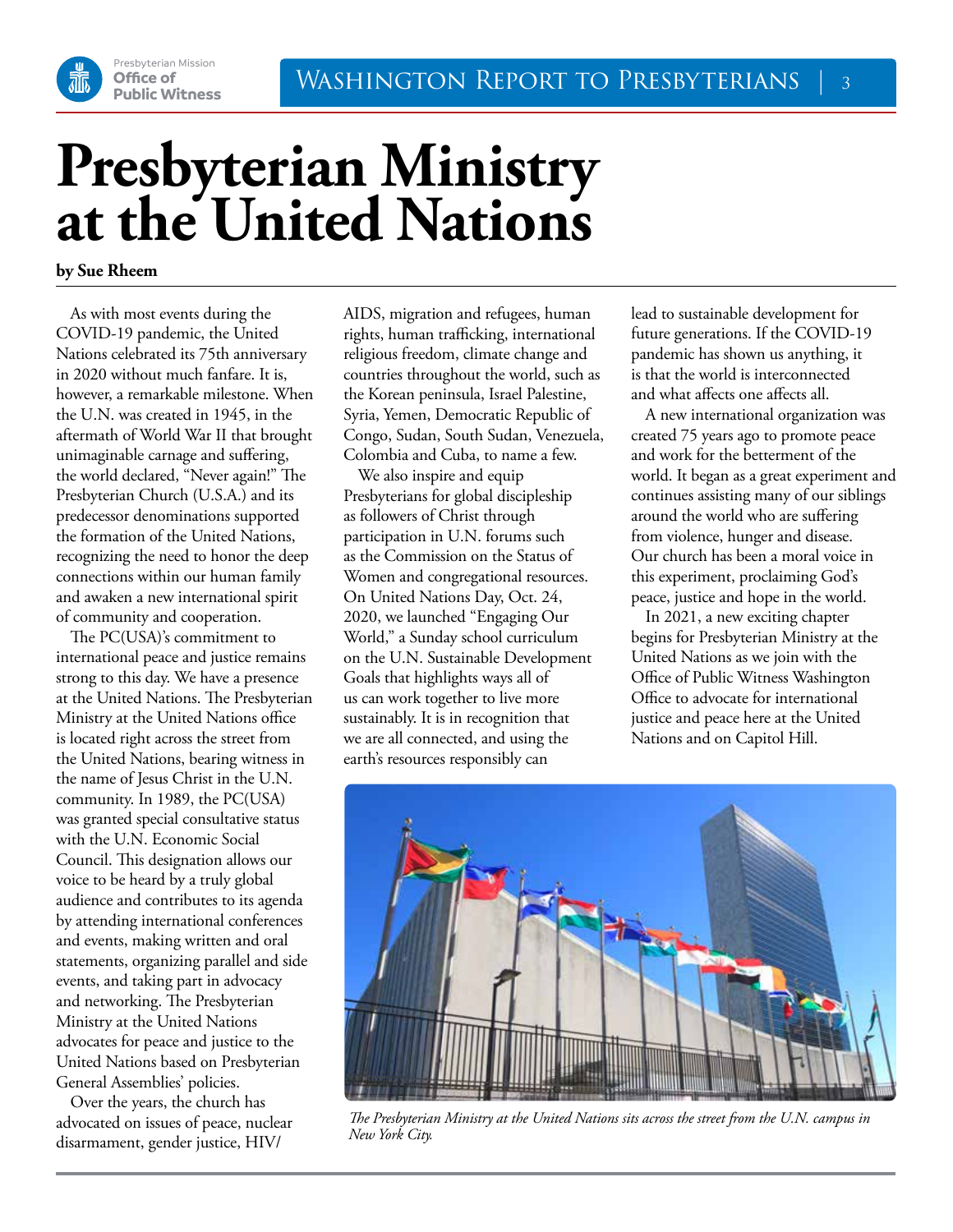

### **Commission on the Status of Women**

**By Ivy Lopedito**

The Commission on the Status of Women (CSW) is the United Nations' largest gathering on gender equality and is a working commission of the United Nations' Economic and Social Council. The commission formulates policies that promote gender equality and the empowerment of women worldwide and measures progress toward the accomplishment of those policies. Every year, representatives of Member States gather for two weeks to evaluate progress on gender equality, identify challenges, set global standards and formulate concrete policies to promote gender equality and women's empowerment worldwide. All of these things happen through intense dialogue, official meetings and side events.

This year, CSW65 took take place from March 15–26. Due to COVID-19, the majority of the meetings were held virtually. This gave the Presbyterian Ministry at the United Nations an exciting opportunity to invite more delegates that might not have been able to go in the past due to travel and lodging. We were so thrilled to invite our delegation from last year and focus on inviting young adults to this commission, creating one of our church's most diverse delegations. The Presbyterian participants, guided by Presbyterian Church (U.S.A.) General Assembly policy, join our partners in Ecumenical Women to advocate with the Commission for God's justice and peace.

Each session of the commission focuses on a specific priority theme. The priority theme for 2021 was women's full and effective participation and decision-



*The U.N. Commission on the Status of Women was held virtually this year, and the Presbyterian delegation met numerous times on Zoom.*

making in public life and the elimination of violence for achieving gender equality and the empowerment of all women and girls. The fundamental outcome of the commission is the "agreed conclusions" document on the priority theme. The agreed conclusions contain an evaluation of progress, as well as the gaps and challenges. They also contain a set of concrete recommendations for "action by governments, intergovernmental bodies and other institutions, civil society actors and other relevant stakeholders, to be implemented at the international, national, regional and local level."

Our heart at the Presbyterian Ministry at the United Nations is to create a space where our delegates can become inspired and feel more equipped to advocate for gender equality in their

own spheres. Through the sessions they attend, they will receive information that we hope will empower them to go back into their own communities and take the bold steps to empower others!

Overall, what is so powerful about CSW is that the agendas are brought forward to make women's rights a reality. It is a way forward, a place to come together from every corner of the world seeking change and the justice that all women so rightly deserve. Our church has been and will continue to be a part of this worldchanging commission, leading to a better future for all who come after us.

**For more information on the Commission on the Status of Women, contact Ivy Lopedito at ivy.lopedito@pcusa.org.**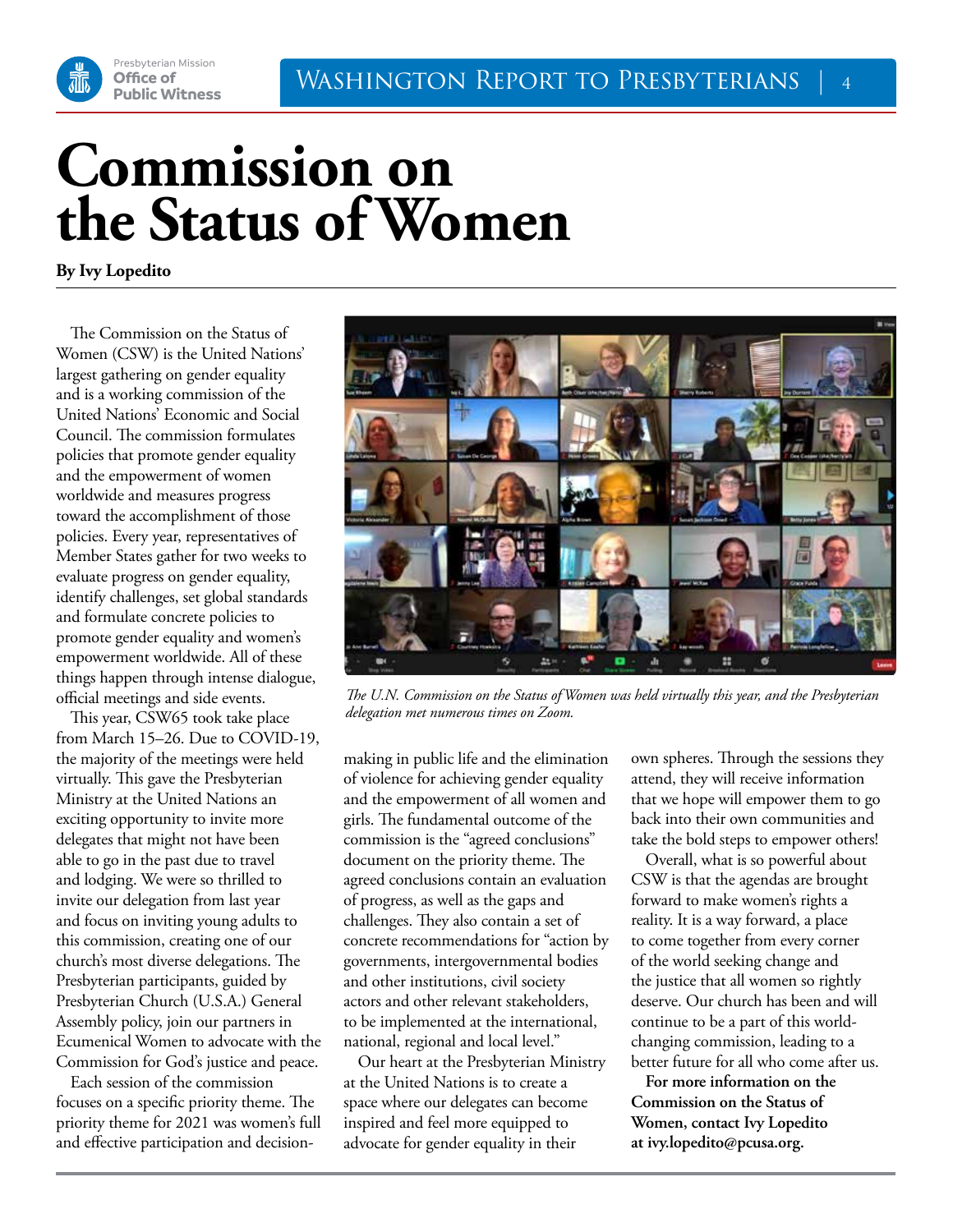

## **U.S. Sanctions**



For decades, economic sanctions were viewed as an acceptable substitute to armed conflict with countries not in line with U.S. global security interests, international law or international human rights standards. However, evidence is growing to show that sanctions are not the victimless, effective diplomatic tactic they are assumed to be. Since the end of World War II, the United States and many other countries have sought to maintain a world without international war by prioritizing diplomatic and other non-militaristic coercive tactics. States use sanctions as an alternative to use of force when opposing the decisions of another country to maintain the image of prioritizing "peaceful" solutions over war. Yet the use of sanctions is much more complicated

than "peaceful" versus "violent," and economic pressure on an entire country can have consequences equally as dire as a war for a nation's people.

This reality is made clear when looking at the human implications and lack of diplomatic results of current U.S. sanctions imposed on Iran, Venezuela, Cuba, North Korea and Syria. These countries have faced varying levels of sanctions and embargoes for decades. The sanctions historically limited trade with specific industries, including arms and oil, while exempting vital trading and imports such as medicine, food, and health-care resources. These exemptions are designed to ensure that civilians are not inhumanely impacted; however, the intensity of U.S. sanctions has increased over time as administrations attempt

to exert more pressure on these states that oppose U.S. interests and ideals. Now, American sanctions limit these economies to such an extent that even vital exempted industries face barriers.

As a result of increasingly strict sanctions regimes, food shortages in North Korea threaten the lives of an estimated 60,000 children.<sup>1</sup> In Syria, sweeping U.S. sanctions create fuel shortages, block international aid groups from providing food and medicine, and prevent access to building supplies needed to begin revitalizing the country.<sup>2</sup> According to a report released earlier this year, more than 300,000 people in Venezuela were denied access to the health care they needed due to sanctions.3 This included people with HIV, diabetes, cancer and other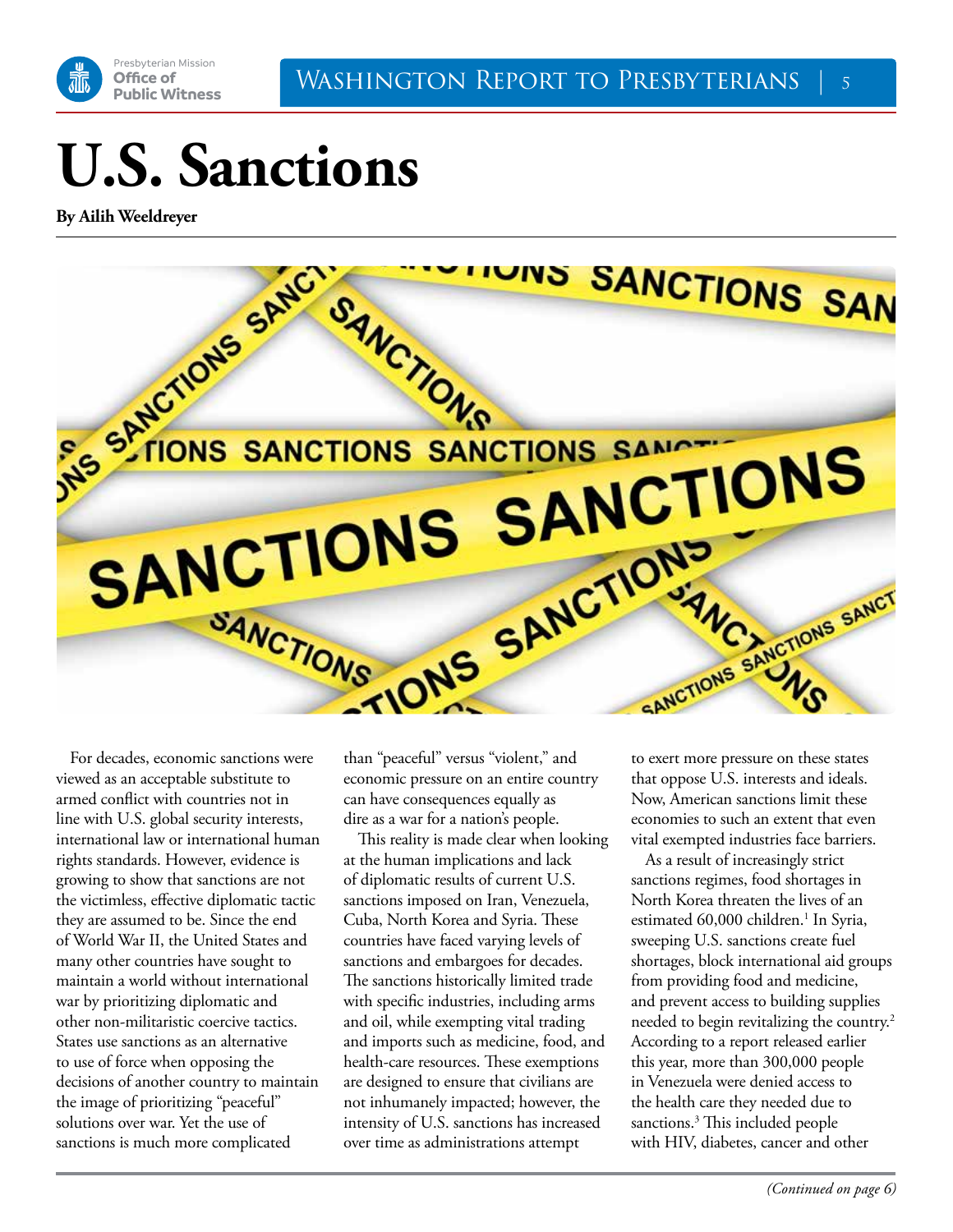

#### *(Continued from page 5)*

chronic illnesses who could not access life-saving medicines and treatments. After the implementation of the most recent heightened sanctions regime, the mortality rate in Venezuela increased by an estimated 31%. Similarly, broad U.S. sanctions on Iranian banks limit the country's ability to fund humanitarian necessities that are technically exempted, such as chemotherapy and epilepsy medications.4 The consequences of these medication shortages are potentially lethal to people facing chronic health concerns. Now, in the midst of a global pandemic, U.S. sanctions continue to restrict access to essential medical resources in all these countries, including Cuba, where PC(USA) partners call for an end to sanctions so that they can carry out their humanitarian missions and the Cuban people can live dignified and peaceful lives. The dire implications of these embargoes on civilian lives, would, if applied to an armed conflict, violate international humanitarian law.<sup>5</sup>

These facts are contrasted with the lack of progress on the diplomatic issues that sanctions were meant to affect. In Venezuela, the economic collapse has only resulted in societal disarray, causing those in power to tighten their grip. Iran responded to the reimplementation of sanctions by restarting their nuclear program and shows no signs of slowing their pace of weapons development. Syria's dictator has not relented in his campaign to regain control over the country, nor does he seem to be personally impacted by the economic limitations. The Syrian people, including PC(USA) partners, actively call for an end to sanctions, which only worsen the conditions of life in a failed state.

Long-term maximum pressure sanctions clearly fail as a diplomatic tool, and that alone is enough to question their continued use. But it is also important to consider the aim of such policies, as many believe that their intended results are a violation of international norms. Are sanctions really being used as a tool to pressure movement toward a global society that is safer and more respectful of human rights, or simply to exert U.S. control? If the goal is to create a better environment for the people of a certain country, sanctions are counter to that end. If the goal is to force regime change or to force a decision to benefit U.S. economic or security interests, then their use becomes even more questionable. Economic sanctions can be an effective strategy for change when they are supported by the people impacted, as in the case of apartheid South Africa. But when the people suffering under an oppressive regime call for release from sanctions, as they do in Syria, Cuba and many other sanctioned states, U.S. officials must listen and realize that their strategy is causing vast harm.

There is precedent for calling for the lifting of sanctions due to adverse humanitarian impacts and lack of diplomatic results. In 1998, the PC(USA) General Assembly called on the U.S. government to lift the crippling embargo on Iraq, which was causing great economic devastation to the population. Similarly, in overtures to the 223rd and 224th Assemblies, Presbyterians called for relief for Syrians from the impoverishment caused by U.S. sanctions. It can be expected that similar overtures will be brought to upcoming General Assemblies, presenting the body an opportunity to condemn the use of maximum pressure sanctions as a foreign policy strategy.

As a faith community working in this world for peace and justice, we must interrogate long-held beliefs about the use of sanctions as a diplomatic source of pressure. We must look at the realities people face in sanctioned states and ask ourselves: Are sanctions truly peaceful? Can we condone the impoverishment of an entire people to bring a state into alignment with our interests? And as we engage in this interrogation, we must also ask ourselves how we define violence. For we can see the evidence in our own domestic struggles that peace does not equal the simple absence of war. If we believe in eradicating violence, we must consider the kinds of violence that are less visible, but cause equal amounts of human devastation.

#### **FOOTNOTES**

- 1. World Beyond War, "Fact Sheet: Sanctions on North Korea," *Worldbeyondwar.org*, accessed November 2020. worldbeyondwar.org/wp-content/uploads/2019/12/FactSheet-NorthKorea.pdf.
- 2. Idriss Jazairy, "Report of the Special Rapporteur on the negative impact of unilateral coercive measures on the enjoyment of human rights on his mission to the Syrian Arab Republic," *United Nations Office for the Coordination of Humanitarian Affairs*, September 2018. reliefweb.int/sites/reliefweb.int/files/resources/A\_HRC\_39\_54\_Add.pdf.
- 3. Jeffrey Sachs and Mark Weisbrot, "Economic Sanctions as Collective Punishment: The Case of Venezuela," *Center for Economic and Policy Research*, April 2019.
- cepr.net/images/stories/reports/venezuela-sanctions-2019-04.pdf.
- 4. Tara Sepehri Far, "'Maximum Pressure' U.S. Economic Sanctions Harm Iranians' Right to Health," *Human Rights Watch*, October 2019.
- hrw.org/report/2019/10/29/maximum-pressure/us-economic-sanctions-harm-iranians-right-health#.
- 5. Advisory Service on International Humanitarian Law, "What is International Humanitarian Law?" *International Committee of the Red Cross*, accessed December 3, 2020. icrc.org/en/doc/assets/files/other/what\_is\_ihl.pdf.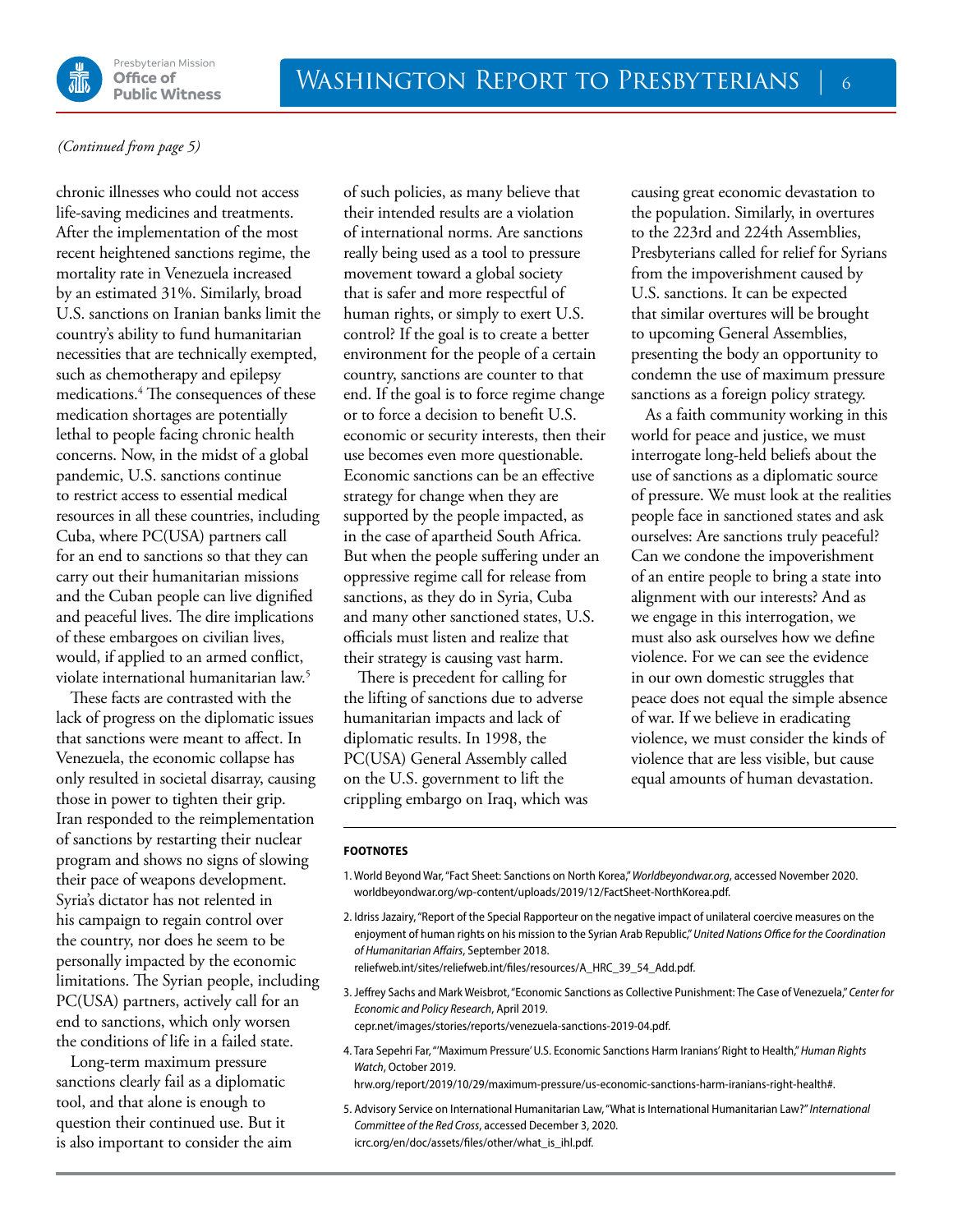

# **Speaking out for Black maternal health**

**by Darla Carter | Presbyterian News Service**

 The way the Rev. Laura James sees it, caring for "the least of these," as Jesus mentioned in the New Testament, includes advocating for Black maternal health.

James cited Matthew 25:35–40 during a Black maternal health webinar hosted by the Presbyterian Office of Public Witness and the General Board of Church & Society of the United Methodist Church.

"As a church, we cannot stand by and be silent as disparities and preventable deaths of Black mothers and their families grow," said James, program coordinator for grassroots organizing for the General Board of Church & Society. "As people of faith, we must be a moral witness and stand for justice. We must educate, we must preach and teach our congregations that the sacredness of mothers' lives, of Black mothers' lives, matters."

The pregnancy-related mortality rate for Black women is more than three times higher than the rate for white women (40.8 vs. 12.7 per 100,000 live births), according to the Kaiser Family Foundation.

Furthermore, "our bodies, as Black women, are being worn down more quickly because of the dual oppressions of sexism and racism," James said.

She described "the least of these" as including not only the poor but those who are systemically oppressed, exploited, harmed and abused.

Racism and white supremacy are part of "a system of oppression that I believe that Christ is calling us to address

when he calls us to care for the least of these," she said. "This is a context that as people of faith we must confront and acknowledge and advocate to justly transform as God has called us to."

James highlighted UMC's "Saving Mothers' Lives" resource that includes articles on topics such as maternal health and COVID-19, maternal health as it relates to child separation at the border, and justice for incarcerated mothers. "I hope you will use them as you are cultivating your faith voice to advocate for Black maternal health," she said.

Fellow speaker Aza Nedhari discussed reproductive justice, noting that it's a human right to maintain personal bodily autonomy, to have or not have children, and to parent one's children in a safe and sustainable community.

A birthing person cannot make an individual decision about their body if they are part of a community where human rights are continually being violated through policies, laws, policing or environmental dangers, said Nedhari, executive director of Washington, D.C.'s Mamatoto Village, which provides perinatal support services, workforce development training and emergency resources for Black women and birthing people in vulnerable communities.

"I believe that it is our duty … to cultivate and advocate for safety, for justice and for care," she said.

Illinois Congresswoman Lauren Underwood appeared in a pre recorded video to promote the Black Maternal

Health Momnibus Act of 2021 and stress her commitment to advancing legislation to save moms' lives.

Among other things, the bill would make critical investments in social determinants of health that influence maternal health outcomes; provide funding to community-based organizations that are working to improve maternal health outcomes and promote equity; and grow and diversify the perinatal workforce to ensure that every mom in America receives culturally congruent maternity care and support, according to the website of the Black Maternal Health Caucus.

The Momnibus Act also would support moms with maternal mental health conditions and substance use disorders and improve maternal health care and support for incarcerated moms.

"These are necessary investments that will save lives and support families," Underwood said.

The event was hosted by Christian Brooks, Representative for Domestic Issues in the Office of Public Witness, who offered resources for people who want to take action. Those resources included "Applying Racial Equity Lens to U.S. Federal Nutrition Assistance Programs," a paper co-authored by Brooks that discusses the importance of considering racism and discrimination when creating and implementing policy.

"The desire is to give people the resources that they need to achieve equal outcomes," she said.

Watch the webinar at bit.ly/3dE7eqk.